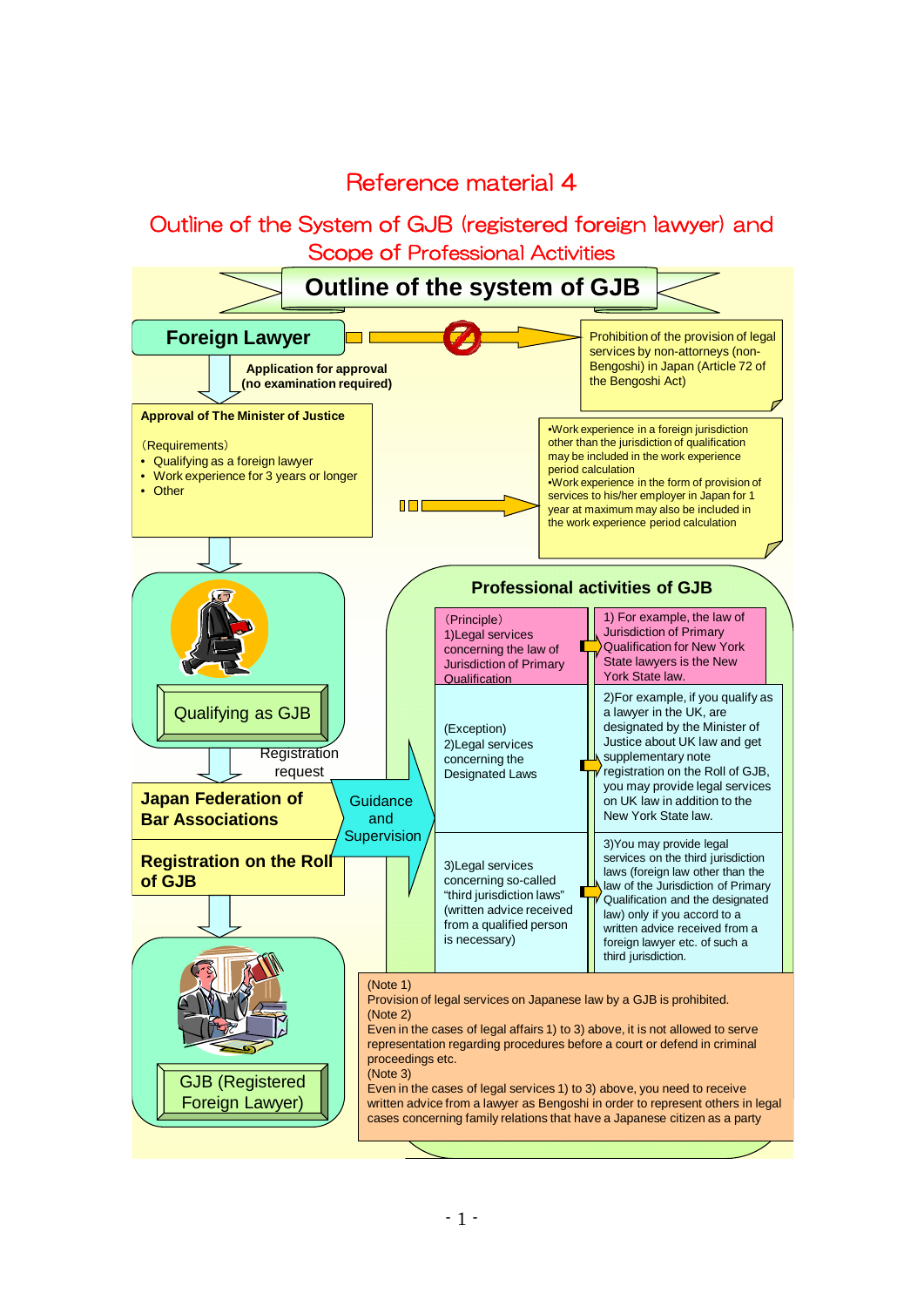### 1 Basic Professional activities of GJB

The professional activities of a GJB shall be to provide legal services concerning the laws of the Jurisdiction of Primary Qualification at the request of a party or other person concerned, or appointment by a public agency.

However, GJB shall not provide the following legal services (it is prohibited to engage in legal services out of the scope of professional duties).

- (i) Representation regarding procedures before a court, public prosecutor's office or other public agency in Japan, or the preparation of documents to be submitted to any such agency regarding such procedures.
- (ii) Activities as a defense counsel in a criminal case or activities as an attendant in a juvenile protection case or legal assistance in a case in connection with a request for the examination of extraditability of a fugitive criminal.
- (iii) Giving an expert opinion or other legal opinion regarding the interpretation or the application of laws other than the laws of the Jurisdiction of Primary Qualification.
- (iv) Services of procedural documents for a court or administrative agency of a foreign jurisdiction
- (v) Representation in asking (a notary public) to prepare a notarized deed under item (v) of Article 22 of the Civil Execution Act (Act No. 4 of 1979).
- (vi) Representation or the preparation of documents (excluding written expert opinions; hereinafter the same shall apply in this Article) regarding a legal case whose primary purpose is the acquisition or relinquishment or amendment of rights concerning real property located in Japan or of industrial property rights, mining rights or other rights established by registration thereof with an administrative agency in Japan or rights related to such rights (hereinafter referred to as "Industrial Property Rights, etc.")

# 2 Legal services requiring to provide them jointly with an attorney at law as "Bengoshi" or after receiving written advice from an attorney at law as "Bengoshi"

Even when the legal services are such that a GJB may provide within the scope of his/her professional activities under the provisions as mentioned in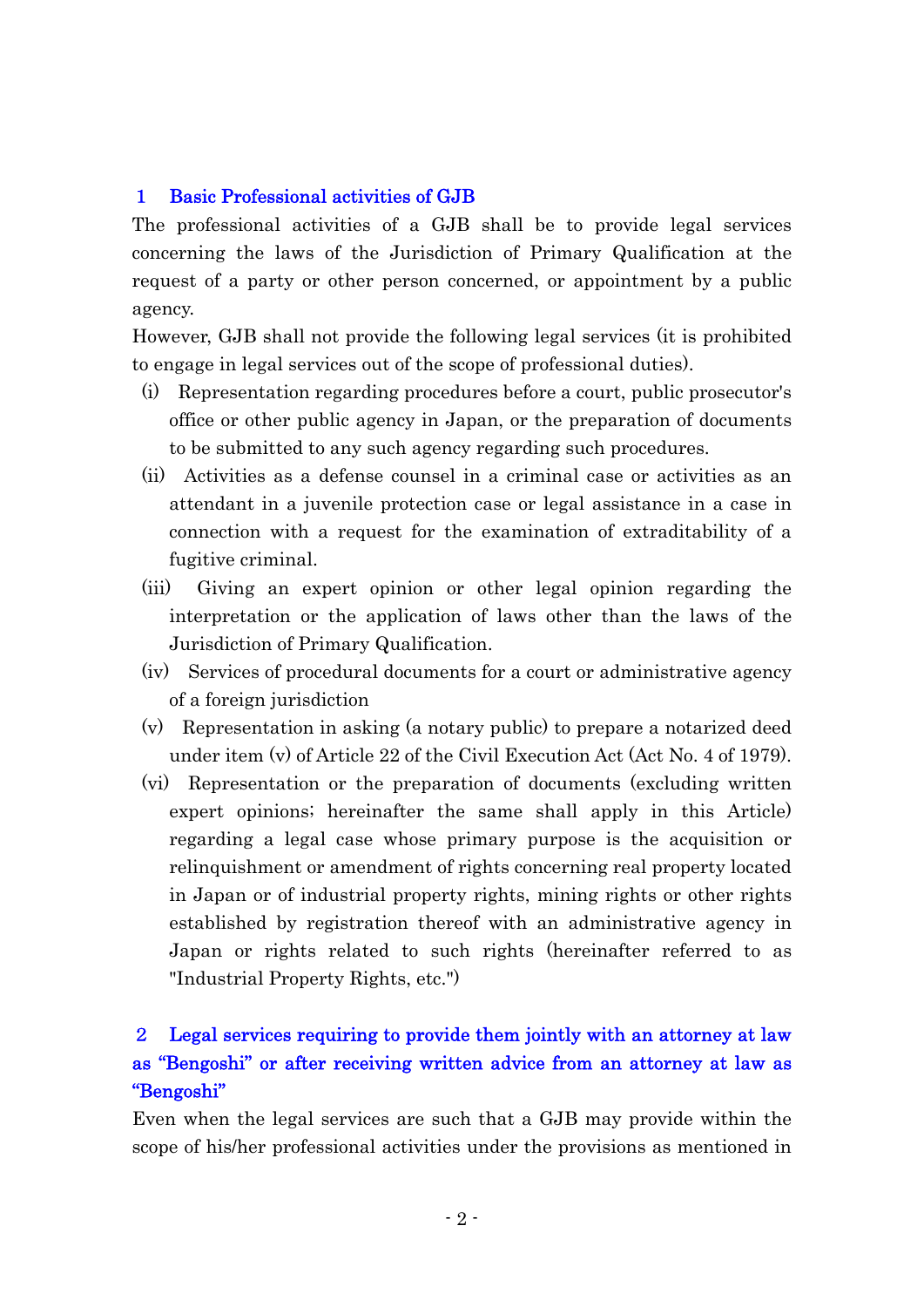the aforementioned 1, he/she shall be required to provide them jointly with an attorney at law, or after receiving written advice from an attorney at law, regarding the following matters.

- (i) Representation or the preparation of documents regarding a legal case other than a legal case mentioned in item (vi) of the preceding paragraph, the purpose of which is the acquisition or relinquishment or amendment of rights concerning real property located in Japan or Industrial Property Rights, etc.
- (ii) Representation or the preparation of documents regarding a legal case concerning family relations in which a Japanese national is involved as a party.
- (iii) Representation or the preparation of documents regarding a legal case concerning a will or a gift on donor's death regarding an asset located in Japan and owned by a person who resides in Japan or a legal case concerning the division of the estate, or administration of the estate, or other matters of inheritance regarding an asset located in Japan and owned by a person who resided in Japan at the time of death, and in which a Japanese national is involved as a party.

## 3 Legal services concerning the designated laws

GJB may provide legal services concerning the Designated Laws if he/she has been granted such Designation by the Minister and has been granted supplementary note registration of Designated Laws on the Roll of GJB at the Japan Federal Bar Association, however, that this shall not apply to the legal services listed as follows, nor to giving an expert opinion or otherwise rendering a legal opinion regarding the interpretation or the application of laws other than the Designated Laws.

- (i) Representation regarding procedures before a court, public prosecutor's office or other public agency in Japan, or the preparation of documents to be submitted to any such agency regarding such procedures.
- (ii) Activities as a defense counsel in a criminal case or activities as an attendant in a juvenile protection case or legal assistance in a case in connection with a request for the examination of extraditability of a fugitive criminal.
- (iii) Services of procedural documents for a court or administrative agency of a foreign jurisdiction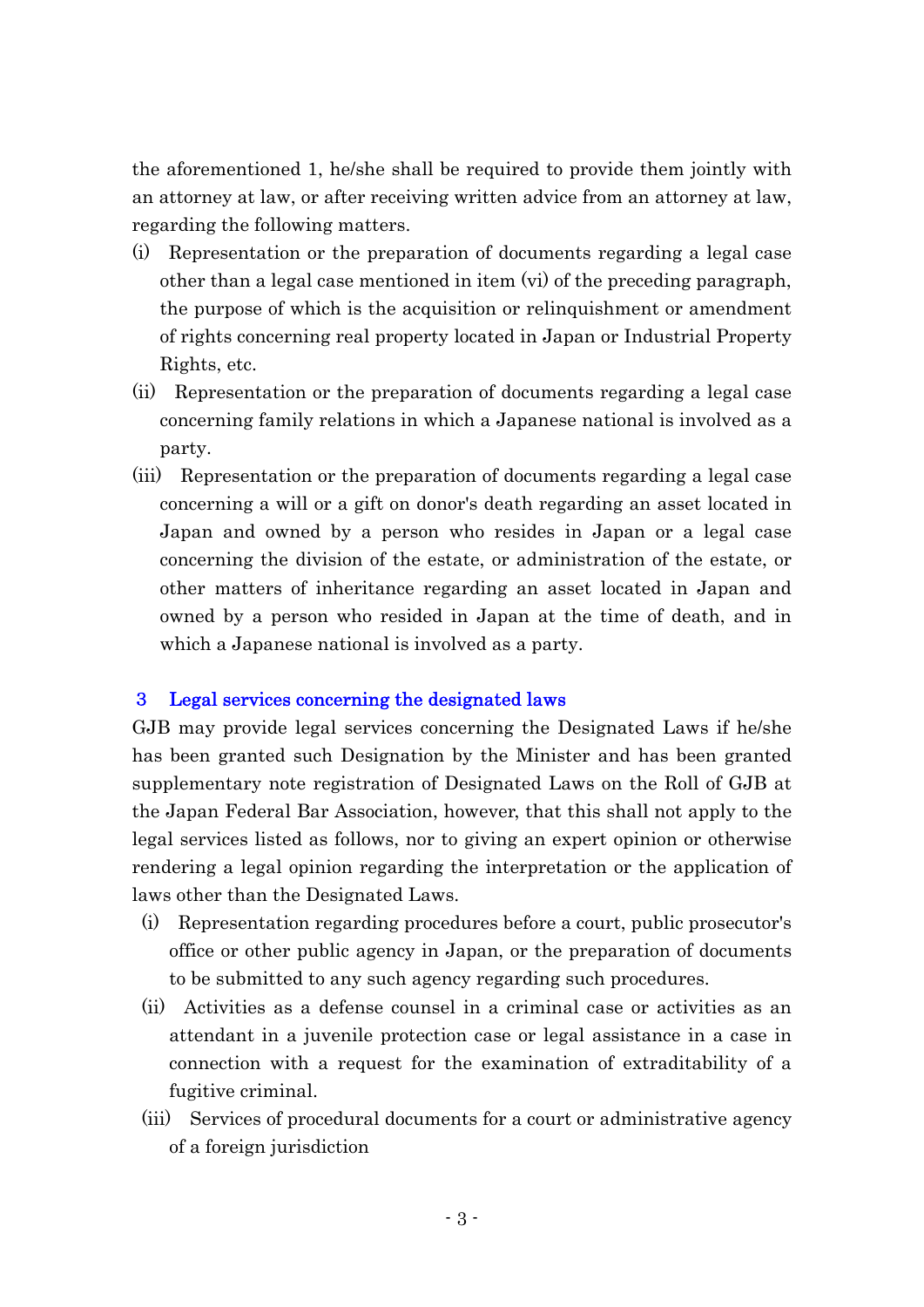- (iv) Representation in asking (a notary public) to prepare a notarized deed under item (v) of Article 22 of the Civil Execution Act (Act No. 4 of 1979).
- (v) Representation or the preparation of documents (excluding written expert opinions; hereinafter the same shall apply in this Article) regarding a legal case whose primary purpose is the acquisition or relinquishment or amendment of rights concerning real property located in Japan or of industrial property rights, mining rights or other rights established by registration thereof with an administrative agency in Japan or rights related to such rights (hereinafter referred to as "Industrial Property Rights, etc.")

Regarding Legal services concerning the Designated Laws, GJB shall be required to provide them jointly with an attorney at law, or after receiving written advice from an attorney at law, in the same cases as the aforementioned 2.

# 4 Legal services concerning the laws of a Specified Foreign Jurisdiction other than the legal services concerning the Designated Law (so-called "third jurisdiction law")

GJB may provide legal services concerning the laws of a Specified Foreign Jurisdiction other than legal services concerning the Designated Laws (so-called "third jurisdiction laws"), if he/she does so according to a written advice received from any of the persons listed as follows.

However, GJB shall not provide the legal services listed in the aforementioned 3, nor give an expert opinion or otherwise render a legal opinion regarding the interpretation or the application of laws other than the Laws of the Specified Foreign Jurisdiction.

(i) Foreign lawyer

a person who is a foreign lawyer in the Specified Foreign Jurisdiction to which the said laws of the Specified Foreign Jurisdiction pertain (excluding a person who is a GJB) and is engaged in practice providing legal services concerning the Laws of the Specified Foreign Jurisdiction on the basis of the qualification to become a foreign lawyer.

(ii) GJB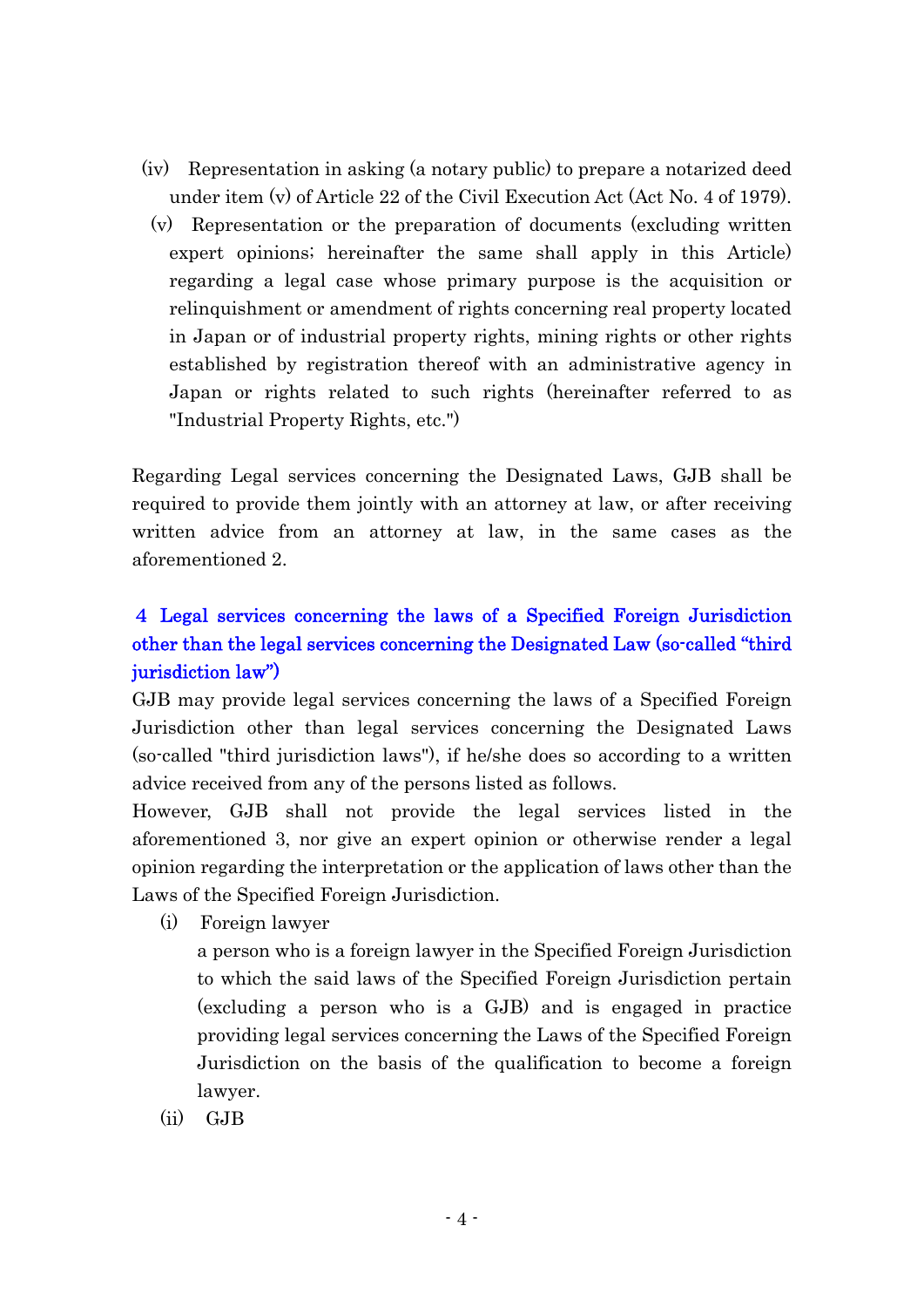a person who is a GJB and for whom the Laws of the Jurisdiction of Primary Qualification or the Designated Laws are the Laws of the Specified Foreign Jurisdiction.

Regarding Legal services concerning the Designated Laws, GJB shall be required to provide them jointly with an attorney at law, or after receiving written advice from an attorney at law, in the same cases as the aforementioned 2.

# 5 Representation regarding the procedures for an international arbitration case

GJB may, notwithstanding 1 to 4 above, perform representation regarding the procedures for an international arbitration case (including the procedures for settlement resulting from an international arbitration case).

(Note)An "international arbitration case" means a civil arbitration case, which is conducted in Japan and in which all or a part of the parties have an address or a principal office or head office in a foreign jurisdiction.

 Refer to the "The professional activities of a registered foreign lawyer" next page.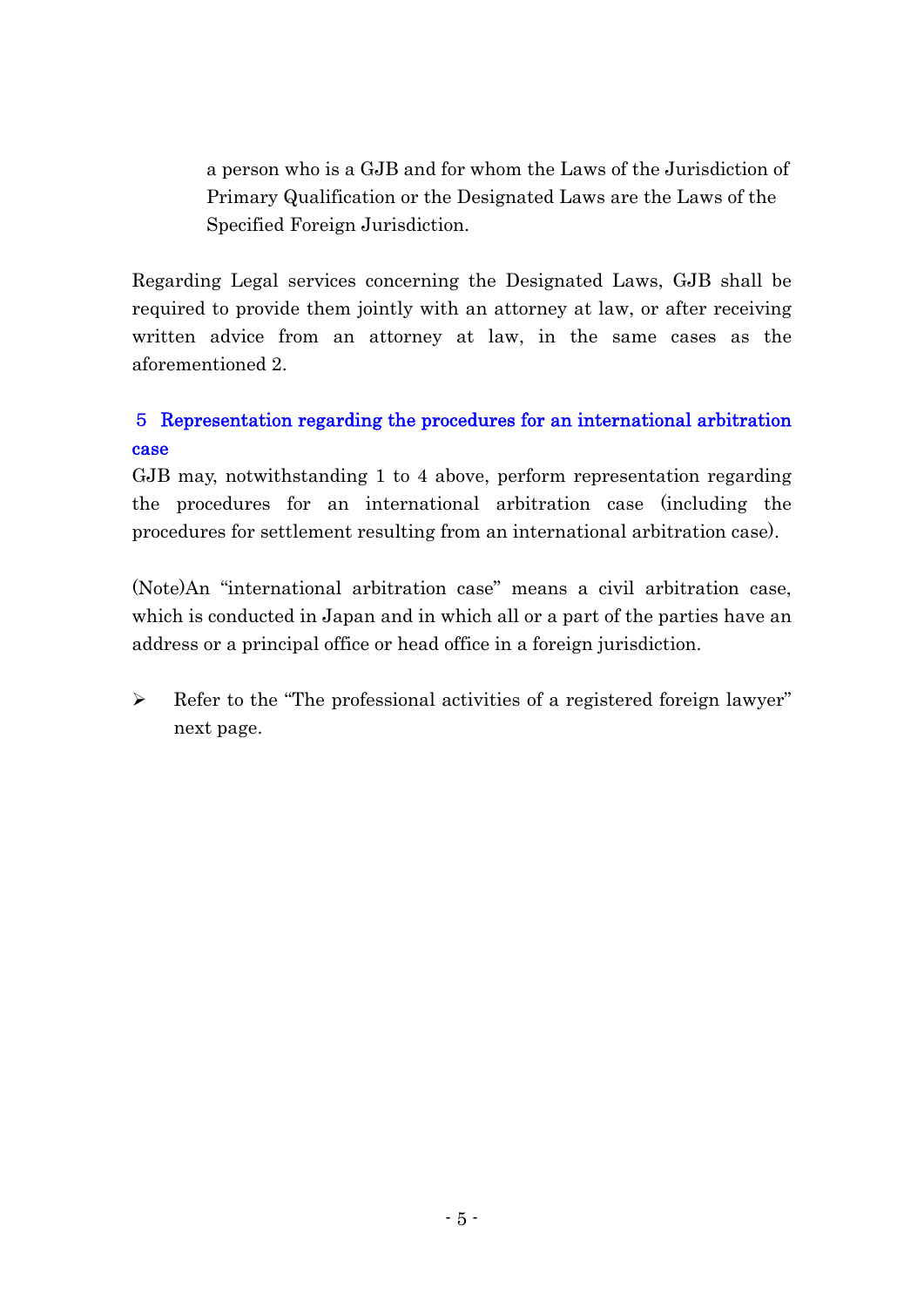Prohibited



Even when the legal services are such  $I$ that a GJB may provide within the scope  $\log$  his/her professional duties, he/she shall be required to provide them jointly with an attorney at law as Bengoshi, or  $\parallel$ after receiving written advice from an attorney at law as Bengoshi, regarding the following matters;

### (Note)

 $\|$ (ii) representation or the preparation of documents regarding a legal case concerning family relations in which a Japanese national is involved as a party.

The professional activities of a GJB shall be to provide legal  $\parallel$ services concerning the laws of the Jurisdiction of Primary Qualification at the request of a party or other person concerned, or appointment by a public agency

## 《Exception》

GJB shall not provide the following legal services



### 《Principle》

 $\left\| \left( i\right) \right\|$  representation regarding procedures before a court, public prosecutor's office  $\parallel$ or other public agency in Japan, or the preparation of documents to be submitted to any such agency regarding such procedures.

Laws of the Jurisdiction of Primary Qualification; this shall mean the laws which are or were∥<mark>administration of the estate, or other</mark> **in effect in the Jurisdiction of Primary Qualification.**

(ii) activities as a defense counsel in a criminal case, or activities as an attendant in a juvenile protection case  $\,$  or legal assistance in a case in  $|$  connection with a request for the  $\,$  examination of extraditability of a fugitive criminal.

 $\left| \right|$ (iii) giving an expert opinion or other legal opinion regarding the interpretation  $\parallel$ or the application of laws other than the laws of the jurisdiction of primary  $\,$ lqualification.

 $\left\| \right\|$  representation or the preparation of documents regarding a legal case other  $\parallel$ than a legal case mentioned in item (vi) of the right column of 《Exception》, the purpose of which is the acquisition or relinquishment or amendment of rights concerning real property located in Japan or Industrial Property Rights, etc.

> $\|$ (i) representation regarding procedures before a court, public prosecutor's office

(iii) representation or the preparation of documents regarding a legal case concerning a will or a gift on donor's death regarding an asset located in Japan and owned by a person who resides in Japan or a legal case concerning the division of the estate, or matters of inheritance regarding an asset located in Japan and owned by a person who resided in Japan at the time of death, and in which a Japanese national is involved as a party.

 $\left\Vert \left( \mathsf{vi}\right) \right\Vert$  representation or the preparation of documents (excluding written expert  $\,$  opinions; hereinafter the same shall apply in this Article) regarding a legal case whose primary purpose is the acquisition or relinquishment or amendment of rights concerning real property located in Japan or of industrial property rights, mining rights or other rights established by registration thereof with an administrative agency in Japan or rights related to such rights  $\,$  (hereinafter referred to as  $\,$  Industrial Property Rights, etc.")

Even if you satisfy the requirements on the left, you may not provide the <u>following services.</u>



granted such designation by the Minister of Justice

# Legal services concerning the Japanese law Legal services concerning the laws of the jurisdiction of primary qualification

 $\|$ (iv) services of procedural documents  $\parallel$ for a court or administrative agency of a foreign jurisdiction



 $\|$ (v) representation in asking (a notary  $\mathsf{I} \mathsf{public}$ ) to prepare a notarized deed under item (v) of Article 22 of the Civil Execution Act (Act No. 4 of 1979).

《Exception》 GJB may provide legal services

| submitted to any such agency regarding<br>such procedures.<br>(ii) activities as a defense counsel in a<br>criminal case, or activities as an<br>attendant in a juvenile protection case<br>or legal assistance in a case in<br>connection with a request for the<br>examination of extraditability of a<br>fugitive criminal.<br>(iii) services of procedural documents<br>foreign jurisdiction<br>(iv) representation in asking (a notary<br>public) to prepare a notarized deed<br>under item (v) of Article 22 of the Civil<br>Execution Act (Act No. 4 of 1979). | receiving written advice from an<br>attorney at law as Bengoshi, regarding<br>the legal services.<br>Type of legal services are the same as<br>those on the right column.<br>$\left\  \right\ $ Exceptionally, GJB may provide the following legal services<br><b>lif they satisfy the statutory requirements.</b><br><b>GJB</b> may provide legal services concerning the laws of a<br>Specified Foreign Jurisdiction other than legal services<br>concerning the Designated Laws (this shall mean legal<br>services regarding a legal case all or a major part to which<br>for a court or administrative agency of a the laws of the Specified Foreign Jurisdiction (so-called<br>$^{\prime}$ third jurisdiction laws $^{\prime\prime})$ apply or should be applied, if he/she $^{\prime}$<br>does so according to a written advice received from any of<br>the persons listed as follows;<br>$\left\  \right\ $ foreign lawyer :<br>$\ $ a person who is a foreign lawyer in the Specified Foreign<br>Uurisdiction to which the laws of the specified foreign<br>  jurisdiction pertain (excluding a person who is a GJB) and is<br>engaged in practice providing legal services concerning the<br>llaws of the Specified Foreign Jurisdiction on the basis of the | the legal services.<br>Type of legal services are the same as<br>those on the above column.<br>Advice in writing | and has been<br>granted the<br>supplementary note<br>registration of<br>designated laws by<br>the Japan Federal<br><b>Bar Association.</b> | before a court, public prosecutor's office<br>or other public agency in Japan, or the<br>preparation of documents to be<br>submitted to any such agency regarding<br>such procedures.<br>$\left\  \right\ $ ii) activities as a defense counsel in a<br>criminal case, or activities as an<br>attendant in a juvenile protection case<br>or legal assistance in a case in<br>$\,$ connection with a request for the<br>$\parallel$ examination of extraditability of a<br>fugitive criminal.<br>(iii) services of procedural documents<br>for a court or administrative agency of a<br>  foreign jurisdiction<br>$\left\vert \left( \mathsf{iv}\right) \right\vert$ representation in asking (a notary<br>public) to prepare a notarized deed<br>$\parallel$ under item (v) of Article 22 of the Civil<br>Execution Act (Act No. 4 of 1979). |
|-----------------------------------------------------------------------------------------------------------------------------------------------------------------------------------------------------------------------------------------------------------------------------------------------------------------------------------------------------------------------------------------------------------------------------------------------------------------------------------------------------------------------------------------------------------------------|-----------------------------------------------------------------------------------------------------------------------------------------------------------------------------------------------------------------------------------------------------------------------------------------------------------------------------------------------------------------------------------------------------------------------------------------------------------------------------------------------------------------------------------------------------------------------------------------------------------------------------------------------------------------------------------------------------------------------------------------------------------------------------------------------------------------------------------------------------------------------------------------------------------------------------------------------------------------------------------------------------------------------------------------------------------------------------------------------------------------------------------------------------------------------------------------------------------------------------------------------------------------------|------------------------------------------------------------------------------------------------------------------|--------------------------------------------------------------------------------------------------------------------------------------------|----------------------------------------------------------------------------------------------------------------------------------------------------------------------------------------------------------------------------------------------------------------------------------------------------------------------------------------------------------------------------------------------------------------------------------------------------------------------------------------------------------------------------------------------------------------------------------------------------------------------------------------------------------------------------------------------------------------------------------------------------------------------------------------------------------------------------------------------|
| $(v)$ representation or the preparation of<br>documents (excluding written expert<br>opinions; hereinafter the same shall<br>apply in this Article) regarding a legal<br>case whose primary purpose is the<br>acquisition or relinquishment or<br>amendment of rights concerning real<br>property located in Japan or of industrial<br>property rights, mining rights or other<br>rights established by registration thereof<br>with an administrative agency in Japan                                                                                                | qualification to become a foreign lawyer (excluding a person<br>who is employed and is providing services in Japan, based on<br>his/her knowledge concerning foreign laws).<br>(ii) GJB :<br>a person who is a GJB and for whom the laws of the<br>Jurisdiction of Primary Qualification or the Designated Laws<br>are the laws of the Specified Foreign Jurisdiction.                                                                                                                                                                                                                                                                                                                                                                                                                                                                                                                                                                                                                                                                                                                                                                                                                                                                                                |                                                                                                                  |                                                                                                                                            | $\sqrt{(v)}$ representation or the preparation of<br>documents (excluding written expert<br>lopinions; hereinafter the same shall apply in<br>this Article) regarding a legal case whose<br>primary purpose is the acquisition or<br>relinquishment or amendment of rights<br>concerning real property located in Japan or<br>of industrial property rights, mining rights or<br>other rights established by registration<br>thereof with an administrative agency in<br>Japan or rights related to such rights                                                                                                                                                                                                                                                                                                                              |
| or rights related to such rights<br>(hereinafter referred to as "Industrial<br>Property Rights, etc.")<br>$\bigotimes$                                                                                                                                                                                                                                                                                                                                                                                                                                                |                                                                                                                                                                                                                                                                                                                                                                                                                                                                                                                                                                                                                                                                                                                                                                                                                                                                                                                                                                                                                                                                                                                                                                                                                                                                       | <b>Legal services concerning Designated Law</b>                                                                  |                                                                                                                                            | Khereinafter referred to as "Industrial<br>Property Rights, etc.")                                                                                                                                                                                                                                                                                                                                                                                                                                                                                                                                                                                                                                                                                                                                                                           |

Representation regarding the procedures for an international arbitration case

GJB may perform representation regarding the procedures for an international arbitration case (including the procedures for settlement resulting from an international arbitration case).

(i) representation regarding procedures before a court, public prosecutor's office or other public agency in Japan, or the preparation of documents to be submitted to any such agency regarding



### Even if you satisfy the requirements on the right, you may not provide the following services.

**L**aws of a Specified Foreign Jurisdiction**; this shall mean the laws which are or were in effect in a Specified Foreign Jurisdiction.**

**D**esignated Laws**; this shall mean the laws of a Specified Foreign Jurisdiction as to which a person who has obtained approval by Minister of Justice is designated under the Act.**

> Legal services concerning the Laws of a Specified Foreign Jurisdiction other than the legal services concerning the Designated Law (in principle, GJBs are prohibited from providing these services.)

international arbitration case**; this shall mean a civil arbitration case which is conducted in Japan and in which all or some of the parties are persons who have an address or a principal office or head office in a foreign jurisdiction.**

> Even when a GJB may provide legal services concerning the laws of a legal services concerning the Designated Laws, he/she shall be required to provide them jointly with an attorney at law as Bengoshi, or after receiving written advice from an

that a GJB may provide within the scope concerning the Specified Foreign Jurisdiction other than||of his/her professional activities, he/she||designated laws if he/she has been **Even when the legal services are such** shall be required to provide them jointly with an attorney at law as Bengoshi, or  $\frac{1}{2}$  after receiving written advice from an lattorney at law as Bengoshi, regarding **the legal services**